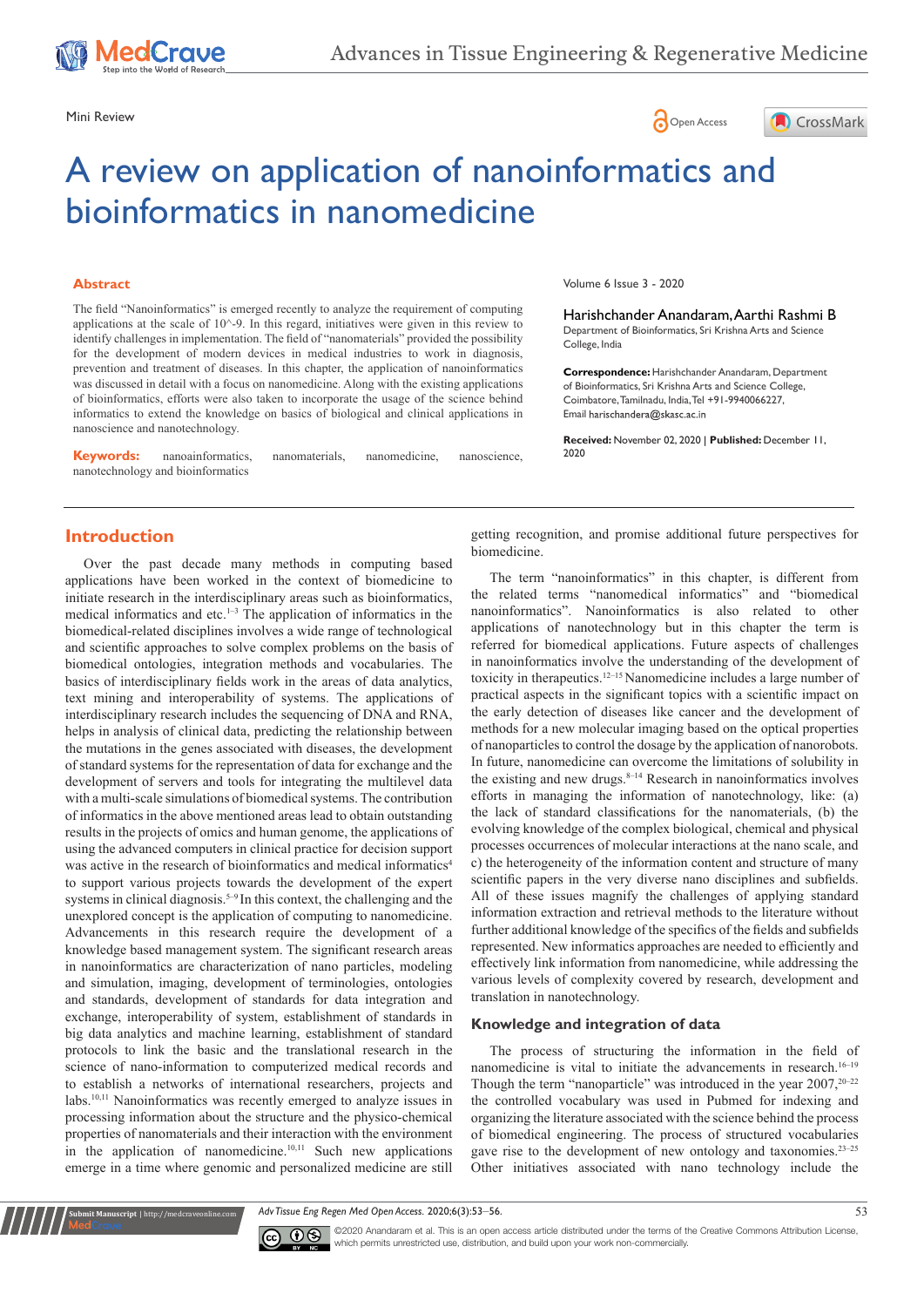development of ontology for the discovery of new nanomaterials. The created ontology was named as the Nanotech Index Ontology. Proper annotation of nanoparticles in a web based system; allows professionals to access the information from a previous research and discover knowledge. These initiatives can expand the scope of ontologies in biomedical science and engineering like those included in the citations of the foundation of Open Biological and Biomedical Ontologies (OBO).25

#### **Development of centre's**

In the past decade, various research centre's were established to support inter disciplinary research like the Virtual Physiological Human (VPH) programme (Europe) and the National Centers for Biomedical Computing (NCBC,USA)<sup>26–28</sup> to support informatics and biomedical engineering in a global prospective. The research projects in VPH supports a large number of modeling and simulation of various systems, organs, tissues, cells of the body and their association to clinical applications. On the other hand, related efforts were taken in USA to match the research objectives. In both VPH and NCBC, basic and clinical researches were complement to each other. Many approaches in engineering and the development of tools for imaging, modeling signal processing, and simulation could be adapted in the future for the projects in nanoinformatics for modeling and simulating the behavior of nanoparticles to target the specific molecules within the human body or the development of a new imaging technique using quantum dots (QD) for clinical research and practice, as mentioned above. Various data repositories containing tools for modeling and simulation are already available for the applications of nanotechnology and the centre for data repository is called as the nanoHUB.29 In contrast, the proprietary issues regarding the design and development of nanoparticle require an additional modification in computational approaches. The usage of open source softwares and tools in nanoinformatics could also facilitate linkage in future. In USA, the current facility is given in the cancer Nanotechnology Laboratory portal (caNanoLAB).<sup>30</sup> The nano hub includes applications for professional networking and development of interactive tools to perform simulation for nanotechnology. Similarly, the University of Talca, Chile in collaboration with the members of the Advanced Biomedical Computing Center, NCI-Frederick have developed a pilot database of the structures of nanoparticle as a part of the Collaboratory research unit for Structural Nanobiology (CSN).<sup>31</sup>

#### **Establishment of standards**

The ultimate requirement of a nanoinformatics infrastructure is to collect, curate, annotate, organize and archive the existing data. In addition to archiving the data, annotations and analysis from experts regarding its quality and extent of validity along with the federated system of layered access control to allow aggregation among public and private data. The development or expansion of tools, databases, software and repositories for nanoparticles, i.e. the information about their nanotoxicity, will allow the exchange of information about the actual 3-D structures of nanoparticles and nanomaterials. The data about the physical and chemical properties along with biomedical applications of nanoparticles will be present in the database.

## **Interoperability**

The most important requirement of nanoinformatics is to federate the mostly isolated data in different institutions. caNanoLAB is a federated system, in this regard, the semantic interoperability of heterogeneous information systems containing a nano and other information will be a addressed as a key issue in nanoinformatics.<sup>32</sup> Similarly, the scientific literature related to nanomedicine is ill structured and hence the retrieval of information and extraction become a difficult task. Then, a related challenge involves the building of classifications for nanoparticles. Hence, the approaches in classification could be very helpful in creating new hierarchies and taxonomies based on actual characteristics of physical, chemical, clinical, toxic and spatial nature. Some scientists are currently working to develop a new taxonomy and ontology of "morphospatial" nature<sup>33-35</sup> by analyzing various examples from the images of biomedical studies. Current ontologies were based on the different types of data on the qualitative information but they cannot help in managing different, quantitative information on the shapes, forms and volumes for nanoparticles.

## **Virtual integration**

The researchers in Biomedical Informatics have created a large number of tools to create models and perform simulation to aid the development of nanomedicine. Hence, the addition of significant information to understand the changes in the genotype induced by interaction of nanomaterials could possibly provide a new foundation for the analysis of phenotypical traits. Hence, a hypothetical "*nanotype*" could include a large catalog of biological targets, nanoparticles and their interactions along with the details of potential nanotoxicities and its relation to different diagnostic and therapeutic benefits in the field of medicine.<sup>36-38</sup>

#### **Translational nanoinformatics**

The field "nanomedicine" requires the next level of novel insights beyond the current technologies in informatics to focus on collecting, representing and linking the heterogeneous information. Another challenge is to develop a nomenclature for nanomaterials by analyzing the structures and information to incorporate new assumptions beyond the basic nomenclatures considered in biomedical instrumentations (BMI). Most of the current applications in nanoinformatics look very similar to the existing platforms built to develop bioinformatics but in nonoinformatics involves the analysis of nanomaterials of polymorphic and poly dispersed nature. Hence, there exist a substantial added requirement for the annotation and duration of data along with analyses by an expert to inform scientists about the quality and reliability of the data, along with the feasible test methods to analyze the models used in nanomedicine.

#### **Nano information and electronic health record**

The best challenge of nanoinformatics is to link the related data of nanomedicine to the EHRs of the patient. Development of a novel diagnostic and therapeutic methods based on the new nanomaterials can enhance the project proposals for the development of "personalized medicine" on the basis of advancements in OMICS. Management of the nano-related information requires the creation of potential tools for decision making along with the development of new models of EHRs. In order to accomplish the new extensions for current standards, tools such as SNOMED and HL7 must be developed to incorporate the terminologies and procedures of the nano-related information. Despite of the benefits of using nanoparticles for therapeutic purposes, the level of hazards for patient safety due secondary effects of nanoparticles should also be analyzed. In this context, the methods and techniques in nanoinformatics can contribute significantly to extract automatically to organize the specific information on nanotoxicology available in scientific papers. The extracted information can be used for various purposes, such as indexing and retrieving data in scientific papers with different entities to automatically finding relationships between the existing terms of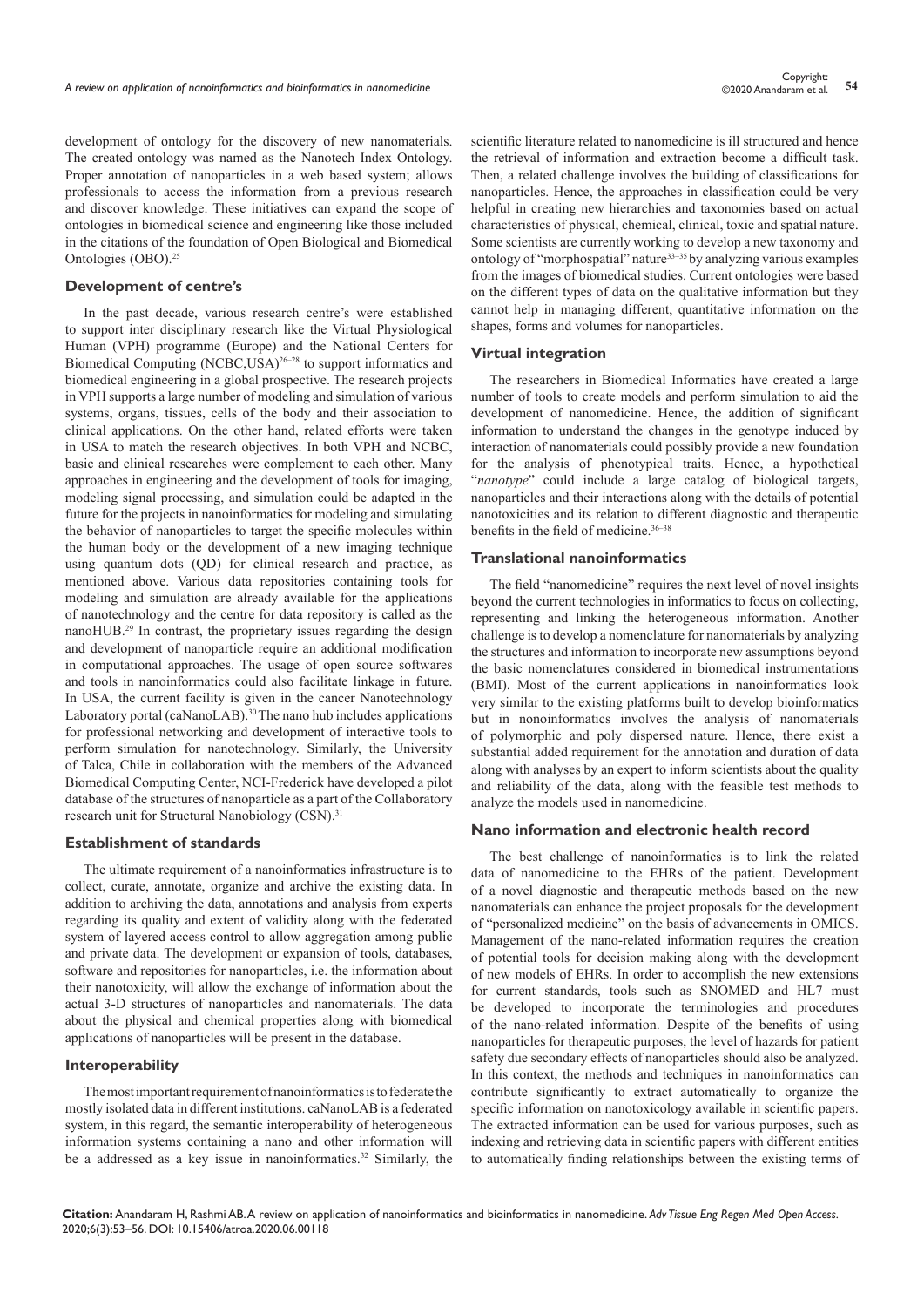biomedical ontologies and nanoinformatics. Most of these researches actually address the challenges in (i) Data Management, (ii) Searches related to nano-ontologies and (iii) Extending traditional EHRs to include the nano-related information.

## **Conclusion**

Fundamental issues still exist in understanding the new field of nanoinformatics. These include the applications of different techniques in computing in large number to cope with the different areas of nanotechnology. Recently, a large number of papers were already indexed in bibliographic databases for the development of nanomedicine and there are more number of companies along with nanotechnologists were working in the area of nanomedicine to advances in various aspects of biomedicine and understanding the ethical implications of research in nanomedicine. The importance of this field will allow the professionals to develop various computational approaches to address the challenges in nanoinformatics.

# **Future prospective**

Data analysis in nanoinformatics involves the development of large databases to create standards for domain ontologies and mapping the related information to the computerized medical record and assimilating of new techniques medical imaging.

#### **Requirement**

In order to address the enormous challenges nanomedicine there is a requirement to make a significant investment to accelerate the current progress in research. The requirements of informatics are similar to the facilities provided for the genomic and post-genomic research projects that were transformed as biomedicine.

## **Funding details**

No Funding was obtained to execute the project.

## **Acknowledgments**

None.

# **Conflicts of interest**

The author declares that there is no conflict of interest.

#### **References**

- 1. [Altman RB. Bioinformatics in support of molecular medicine.](https://pubmed.ncbi.nlm.nih.gov/9929182/#:~:text=Bioinformatics studies two important information flows in modern biology.&text=For example%2C DNA sequence information,part of clinical information systems.)  Review. *[Proc AMIA Symp](https://pubmed.ncbi.nlm.nih.gov/9929182/#:~:text=Bioinformatics studies two important information flows in modern biology.&text=For example%2C DNA sequence information,part of clinical information systems.)*. 1998:53–61.
- 2. [Kulikowski CA. The micro-macro spectrum of medical informatics](https://pubmed.ncbi.nlm.nih.gov/11933758/)  [challenges: from molecular medicine to transforming health care in a](https://pubmed.ncbi.nlm.nih.gov/11933758/)  globalizing society. *Methods Inf Med*[. 2002;41\(1\):20–24.](https://pubmed.ncbi.nlm.nih.gov/11933758/)
- 3. [Kohane IS. Bioinformatics and clinical informatics: the imperative to](https://pubmed.ncbi.nlm.nih.gov/10984470/)  collaborate. *J Am Med Inform Assoc*. [2000;7\(5\):512–516.](https://pubmed.ncbi.nlm.nih.gov/10984470/)
- 4. [Maojo V, Kulikowski CA. Bioinformatics and medical informatics:](https://pubmed.ncbi.nlm.nih.gov/12925552/)  [collaborations on the road to genomic medicine?](https://pubmed.ncbi.nlm.nih.gov/12925552/) *J Am Med Inform Assoc*. [2003;10\(6\):515–522.](https://pubmed.ncbi.nlm.nih.gov/12925552/)
- 5. [Maojo V, Iakovidis I, Martin-Sanchez F, et al. Medical informatics and](https://www.sciencedirect.com/science/article/pii/S1532046402910427)  [bioinformatics: European efforts to facilitate synergy.](https://www.sciencedirect.com/science/article/pii/S1532046402910427) *J Biomed Inform*. [2001;34\(6\):423–427.](https://www.sciencedirect.com/science/article/pii/S1532046402910427)
- 6. [Martin-Sanchez F, Iakovidis I, Nørager S, et al. Synergy between medical](https://pubmed.ncbi.nlm.nih.gov/15016384/)  [informatics and bioinformatics: facilitating genomic medicine for future](https://pubmed.ncbi.nlm.nih.gov/15016384/)  health care. *J Biomed Inform*[. 2004;37\(1\):30–42.](https://pubmed.ncbi.nlm.nih.gov/15016384/)
- 7. Kulikowski C, Weiss S. Computer-based Models of Glaucoma. Report no 3. Department of Computer Science, Computers in Biomedicine; New Brunswick, NJ. Rutgers University. 1971.
- 8. [Kim BY, Rutka JT, Chan WC. Nanomedicine.](https://pubmed.ncbi.nlm.nih.gov/21158659/) *N Engl J Med*. [2010;363\(25\):2434–2443.](https://pubmed.ncbi.nlm.nih.gov/21158659/)
- 9. [Doms A, Schroeder M. GoPubMed: exploring PubMed with the Gene](https://pubmed.ncbi.nlm.nih.gov/15980585/)  Ontology. *Nucleic Acids Res*. [2005;33:W783–786.](https://pubmed.ncbi.nlm.nih.gov/15980585/)
- 10. Maojo V, Garcia-Remesal M, de la Iglesia D, et al. Nanoinformatics: developing advanced informatics applications for nanomedicine. In: Prokov A, editor. *Intracellular Delivery: Fundamentals and Applications (Fundamental Biomedical Technologies*. NY. Springer; 2011.
- 11. [Maojo V, Martin-Sanchez F, Kulikowski C, et al. Nanoinformatics](https://pubmed.ncbi.nlm.nih.gov/20118825/)  [and DNA-based computing: catalyzing nanomedicine.](https://pubmed.ncbi.nlm.nih.gov/20118825/) *Pediatr Res*. [2010;67\(5\):481–489.](https://pubmed.ncbi.nlm.nih.gov/20118825/)
- 12. [Freitas RA. Nanomedicine, Volume I: Basic Capabilities.](http://kriorus.ru/sites/kriorus/files/nanomed/NANOMEDI.PDF) Georgetown, [Texas. Landes Bioscience; 1999.](http://kriorus.ru/sites/kriorus/files/nanomed/NANOMEDI.PDF)
- 13. Freitas RA. [Nanomedicine, Volume IIA: Biocompatibility.](http://www.nanomedicine.com/NMIIA.htm) Georgetown, [Texas. Landes Bioscience; 2003.](http://www.nanomedicine.com/NMIIA.htm)
- 14. Jain K. [The handbook of Nanomedicine.](https://www.springer.com/gp/book/9781603273183) NJ. Humana Press; 2008:161– [192.](https://www.springer.com/gp/book/9781603273183)
- 15. [Thomas DG, Pappu RV, Baker NA. NanoParticle Ontology for cancer](https://www.sciencedirect.com/science/article/pii/S1532046410000341#:~:text=The NPO was developed to,National Center for Biomedical Ontology.)  [nanotechnology research.](https://www.sciencedirect.com/science/article/pii/S1532046410000341#:~:text=The NPO was developed to,National Center for Biomedical Ontology.) *J Biomed Inform*. 2011;44(1):59–74.
- 16. [Rosse C, Mejino JVL. A reference ontology for biomedical informatics:](https://pubmed.ncbi.nlm.nih.gov/14759820/#:~:text=The Foundational Model of Anatomy (FMA)%2C initially developed as,organization of the human body.)  [the Foundational Model of Anatomy.](https://pubmed.ncbi.nlm.nih.gov/14759820/#:~:text=The Foundational Model of Anatomy (FMA)%2C initially developed as,organization of the human body.) *J Biomed Inform*. 2003;36:478–500.
- 17. Workshop on Nanoinformatics Strategies. Arlington, Virginia. National Science Foundation; 2007.
- 18. National Science Foundation. Arlington, Virginia (USA). Nanoinformatics 2010: A Collaborative Roadmaping Workshop; 2010.
- 19. Baker NA, Fritts M, Guccione S, et al. Nanotechnology Informatics White Paper. US Bethesda, MD. National Cancer Institute; 2009.
- 20. [De la Iglesia D, Maojo V, Chiesa S, et al. International efforts in](https://pubmed.ncbi.nlm.nih.gov/21085742/)  [nanoinformatics research applied to nanomedicine.](https://pubmed.ncbi.nlm.nih.gov/21085742/) *Methods Inf Med*. [2011;50\(1\):84–95.](https://pubmed.ncbi.nlm.nih.gov/21085742/)
- 21. [Kiberstis P, Roberts L. It's Not Just the Genes.](https://science.sciencemag.org/content/296/5568/685)*Science*. 2002;296(5568):685.
- 22. [Green ED, Guyer MS. National Human Genome Research Institute](https://pubmed.ncbi.nlm.nih.gov/21307933/)  [Charting a course for genomic medicine from base pairs to bedside.](https://pubmed.ncbi.nlm.nih.gov/21307933/)*Nature*. [2011;470\(7333\):204–213.](https://pubmed.ncbi.nlm.nih.gov/21307933/)
- 23. PubMed. U.S. National Library of Medicine. National Institutes of Health.
- 24. Gordon N, Sagman U. [Nanomedicine Taxonomy.](http://www.ifm.liu.se/physchem/courses/NKEC18/Nanomedicinetaxonomy.pdf) Canadian Institute of [Health Research & Canadian NanoBusiness Alliance.](http://www.ifm.liu.se/physchem/courses/NKEC18/Nanomedicinetaxonomy.pdf) 2003.
- 25. [Smith B, Ashburner M, Rosse C, et al. The OBO Foundry: coordinated](https://pubmed.ncbi.nlm.nih.gov/17989687/#:~:text=The Open Biomedical Ontologies (OBO,shared principles governing ontology development.)  [evolution of ontologies to support biomedical data integration.](https://pubmed.ncbi.nlm.nih.gov/17989687/#:~:text=The Open Biomedical Ontologies (OBO,shared principles governing ontology development.) *Nat Biotechnol*[. 2007;25\(11\):1251–1255.](https://pubmed.ncbi.nlm.nih.gov/17989687/#:~:text=The Open Biomedical Ontologies (OBO,shared principles governing ontology development.)
- 26. [De la Calle G, García-Remesal M, Chiesa S, et al. BIRI: a new approach](https://pubmed.ncbi.nlm.nih.gov/19811635/)  [for automatically discovering and indexing available public bioinformatics](https://pubmed.ncbi.nlm.nih.gov/19811635/)  [resources from the literature.](https://pubmed.ncbi.nlm.nih.gov/19811635/) *BMC Bioinformatics*. 2009;10:320.
- 27. [Viceconti M, Clapworthy G, Van Sint Jan S. The Virtual Physiological](https://pubmed.ncbi.nlm.nih.gov/18928640/)  [Human – A European initiative for in silico human modelling.](https://pubmed.ncbi.nlm.nih.gov/18928640/) *J Physiol Sci*[. 2008;58\(7\):441–446.](https://pubmed.ncbi.nlm.nih.gov/18928640/)
- 28. [Network for Computational Nanotechnology. National Science](https://www.nsf.gov/funding/pgm_summ.jsp?pims_id=505317)  [Foundation.](https://www.nsf.gov/funding/pgm_summ.jsp?pims_id=505317)
- 29. [CaNanoLab. National Cancer Institute.](https://cananolab.nci.nih.gov/caNanoLab/)
- 30. Collaboratory for Structural Nanobiology (CSN)

**Citation:** Anandaram H, Rashmi AB. A review on application of nanoinformatics and bioinformatics in nanomedicine. *Adv Tissue Eng Regen Med Open Access.* 2020;6(3):53‒56. DOI: [10.15406/atroa.2020.06.00118](https://doi.org/10.15406/atroa.2020.06.00118)